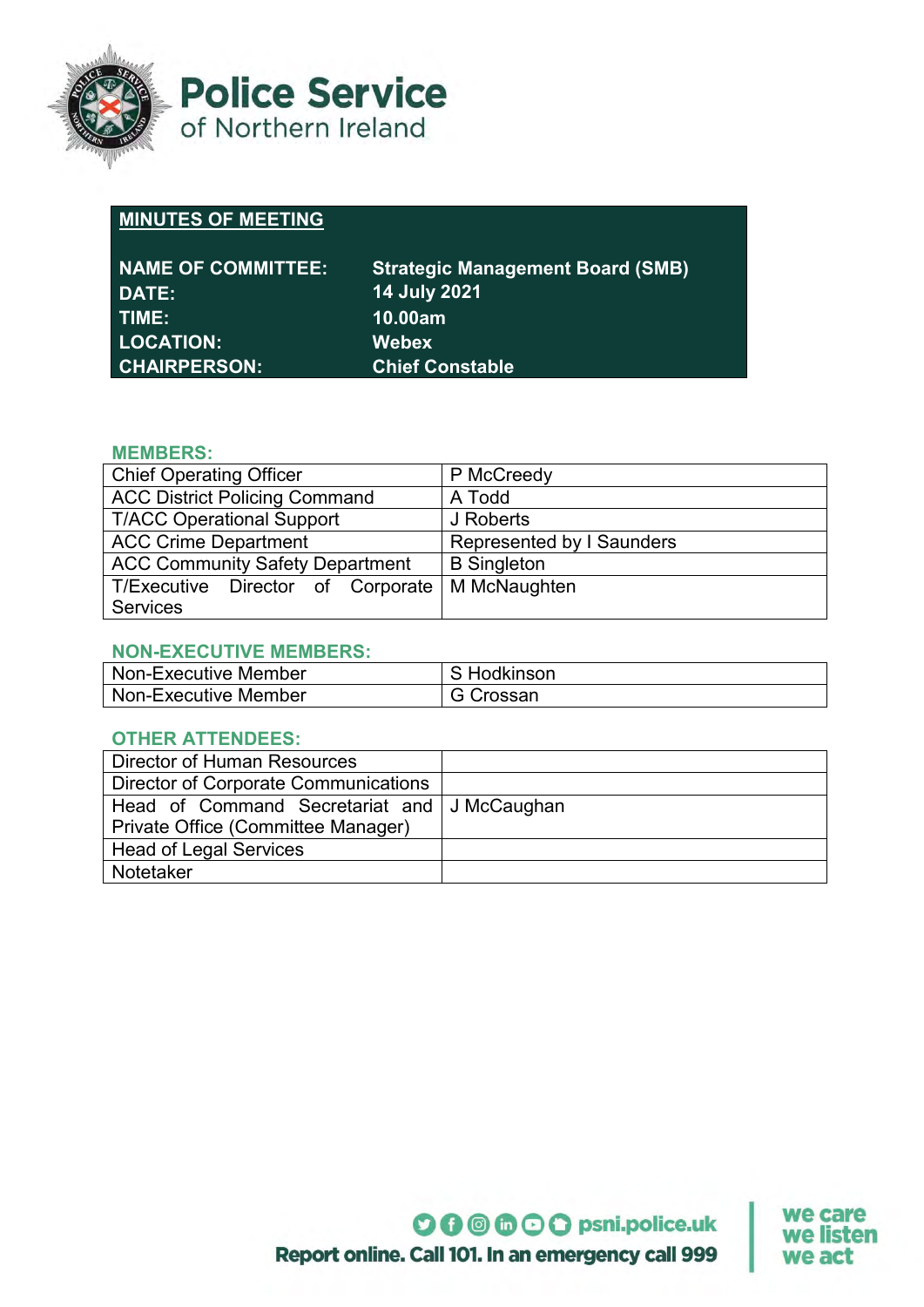# **ACTIONS assigned by the Chair are highlighted in blue text.**

| <b>Item No</b> |                                                                                                                                                                                                                                                                                                                                                                 |
|----------------|-----------------------------------------------------------------------------------------------------------------------------------------------------------------------------------------------------------------------------------------------------------------------------------------------------------------------------------------------------------------|
| 1.0            | 97/21 Welcome and Apologies                                                                                                                                                                                                                                                                                                                                     |
|                | Apologies noted from ACC Crime Department, Director of Human<br>Resources and Deputy Chief Constable.                                                                                                                                                                                                                                                           |
| 2.0            | 98/21 Declaration of Conflict of Interest                                                                                                                                                                                                                                                                                                                       |
|                | The Deputy Chief Constable stated that as per decision taken at Service<br>Executive Board on 18 January 2017, in line with good corporate<br>governance practice as set out by the NI Audit Office, members and any<br>persons in attendance were to declare any conflict of interest with any<br>items on the agenda, which would be recorded in the minutes. |
|                | No Declarations of Conflict of Interest were raised.                                                                                                                                                                                                                                                                                                            |
| 3.0            | 99/21 Minutes of Previous meetings                                                                                                                                                                                                                                                                                                                              |
|                | The minutes from the meeting on 9 June 2021 were approved.                                                                                                                                                                                                                                                                                                      |
| 4.0            | 100/21 Actions Arising from previous meetings                                                                                                                                                                                                                                                                                                                   |
|                | The Committee Manager updated members on the progress of the<br>actions. Members agreed on actions to close including Action 21~34 and<br>Action 21~36.                                                                                                                                                                                                         |
|                | <b>Action:</b>                                                                                                                                                                                                                                                                                                                                                  |
|                | 21~38 - TOR in respect of the audit of Service Accountability<br>Meetings to be circulated to members - Deputy Chief Constable.                                                                                                                                                                                                                                 |
| 5.0            | 101/21 Highlight Reports for Governance Boards                                                                                                                                                                                                                                                                                                                  |
|                | The Chief Operating Officer referred to the summary provided from the<br>most recent Service Investment Board (SIB) which was previously<br>circulated.                                                                                                                                                                                                         |
|                | The Chief Operating officer referred to the summary provided from the<br>most recent Service Performance Board (SPB) which was previously<br>circulated.                                                                                                                                                                                                        |
|                | The Chief Operating Officer referred to the summary provided from the<br>most recent Service Transformation Board (STB) which was previously<br>circulated.                                                                                                                                                                                                     |
|                | The update reports were noted.                                                                                                                                                                                                                                                                                                                                  |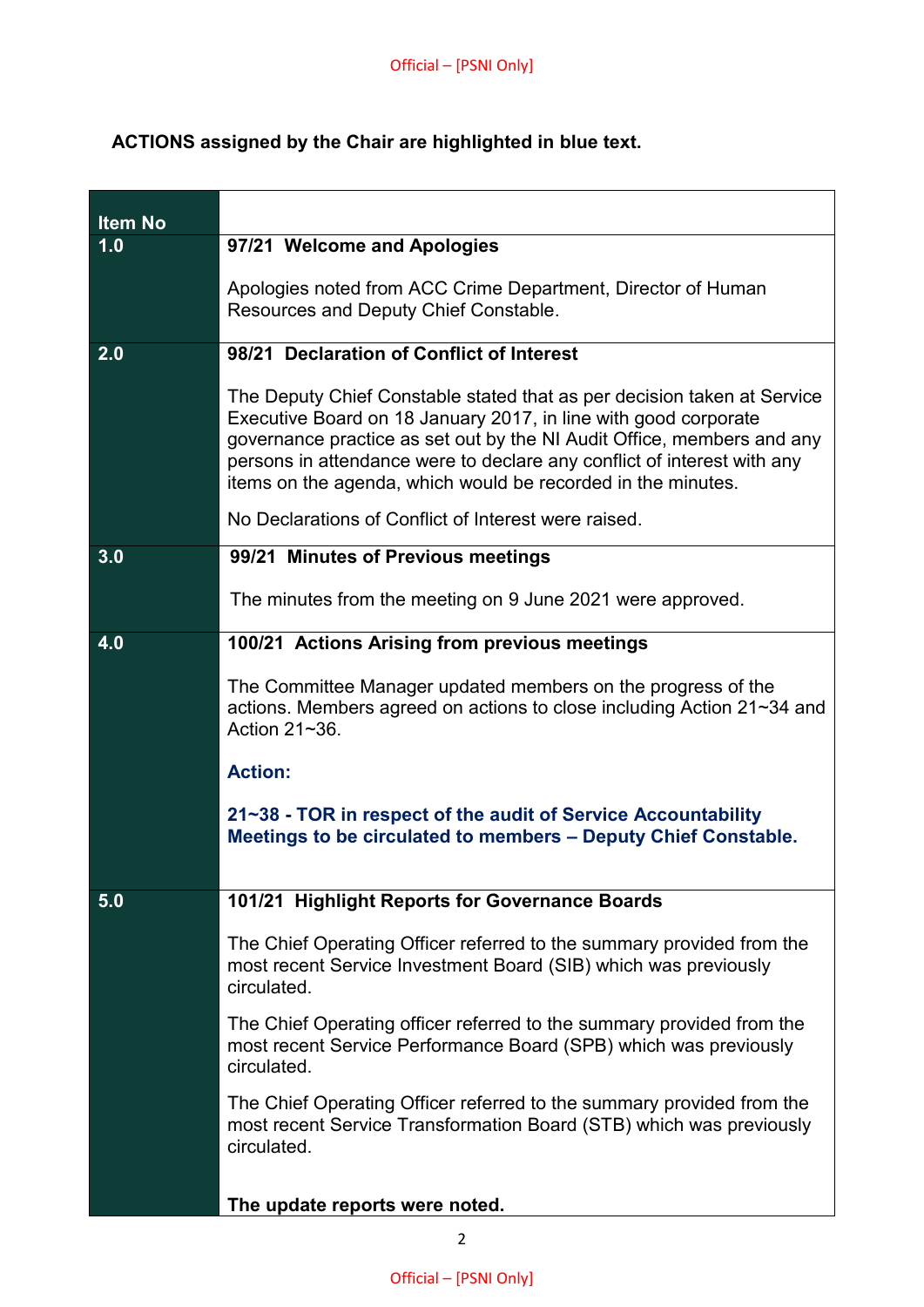| 6.0 |  |  | 102/21 Corporate Risk Register |
|-----|--|--|--------------------------------|
|-----|--|--|--------------------------------|

The T/Executive Director of Corporate Services briefed members on the report highlights including an emerging risk of officer/staff health and wellbeing. Members discussed each risk in turn.

Future Funding (Beyond 2021/2022)

Members noted the Future Funding risk and Chief Operating Officer advised that assurances would be provided within the Budget Planning Strategic Approach during agenda item 8.

#### Mandatory Training

Chief Operating Office updated members that an update would be provided for August SMB.

#### EU Exit

Members agreed that the EU Exit risk would be discussed during item number 11.

Legacy Discovery and Disclosure

Members noted the Legacy Discovery and Disclosure Risk.

Terrorist Attack

Members noted the Terrorist Attack risk.

Records Management

Members noted the Records Management Risk.

#### Crime Recording

Members agreed the Crime Recording Risk should be reviewed to reflect the work detailed in the Crime Recording Process Review which is agenda item 10.

## **Decision:**

**Members agreed to track the emerging risk of officer/staff health and wellbeing but agreed that risk is not currently to be added to the Corporate Risk Register.**

#### **Action:**

**Crime Recording Risk to be reviewed to reflect the work detailed within the Crime Recording Process Review – Deputy Chief**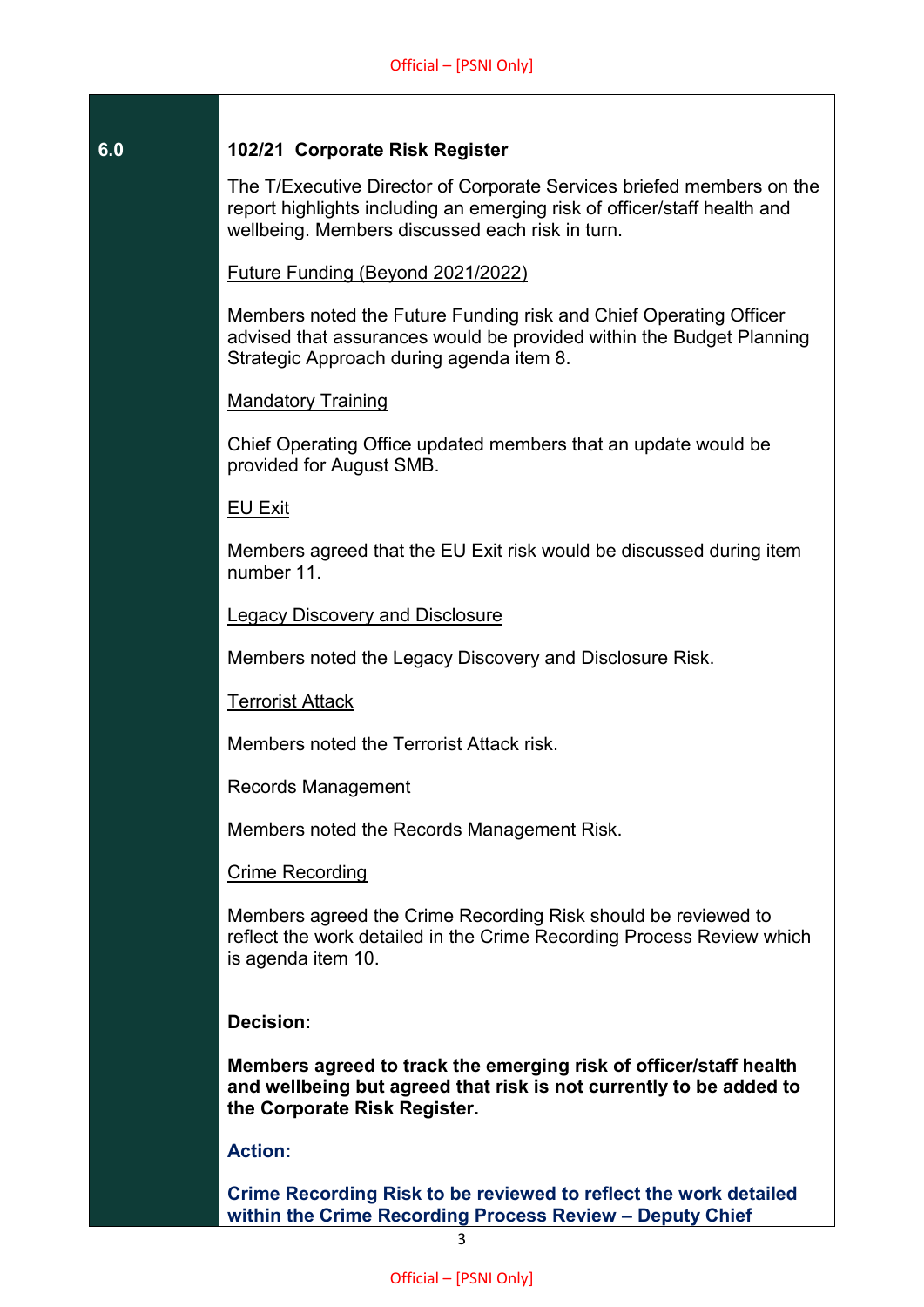|     | <b>Constable.</b>                                                                                                                                                                                                                                                                                                                    |
|-----|--------------------------------------------------------------------------------------------------------------------------------------------------------------------------------------------------------------------------------------------------------------------------------------------------------------------------------------|
|     |                                                                                                                                                                                                                                                                                                                                      |
| 7.0 | 103/21 Overview Report                                                                                                                                                                                                                                                                                                               |
|     | The T/Executive Director of Corporate Services updated members on<br>the Overview headlines and areas of focus.                                                                                                                                                                                                                      |
|     | Members discussed ownership of Body Worn Video and T/ACC<br>Operational Support Department agreed to look at the new direction<br>from within England and Wales.                                                                                                                                                                     |
|     | <b>Decisions:</b>                                                                                                                                                                                                                                                                                                                    |
|     | Members agreed a renewed focus should be placed on progressing<br>and implementing the current custody recommendations.                                                                                                                                                                                                              |
|     | Members agreed that Accountable Officers should be setting<br>realistic timeframes including an appropriate contingency period.                                                                                                                                                                                                      |
|     | <b>Action:</b>                                                                                                                                                                                                                                                                                                                       |
|     | New direction from England and Wales on Body Worn Video to be<br>reviewed - T/ACC Operational Support Department.                                                                                                                                                                                                                    |
|     | Members noted the report.                                                                                                                                                                                                                                                                                                            |
| 8.0 | 104/21 Budget Planning Strategic Approach                                                                                                                                                                                                                                                                                            |
|     | T/Executive Director of Corporate Services briefed members on the<br>strategic approach and assumptions which will be used to inform the<br>budget planning process for 2022-23 and beyond. Members discussed<br>the need for consolidation of funding streams and the risk to resourcing<br>if these funding streams are withdrawn. |
|     | <b>Decision:</b>                                                                                                                                                                                                                                                                                                                     |
|     | Members agreed a progressive assumption for Police officer and<br>staff pay but at the lower rate of inflation at 1%, 1.5%, 2% over a<br>three year period.                                                                                                                                                                          |
|     | Members endorsed the report.                                                                                                                                                                                                                                                                                                         |
| 9.0 | 105/21 Recommendations Arising from the HMIC Inspection into<br><b>Bobby Storey Funeral</b>                                                                                                                                                                                                                                          |
|     | Members approved the Overview Recommendations arising from the<br>HMIC Inspection into Bobby Storey Funeral and agreed implementation.                                                                                                                                                                                               |
|     | Members approved the report.                                                                                                                                                                                                                                                                                                         |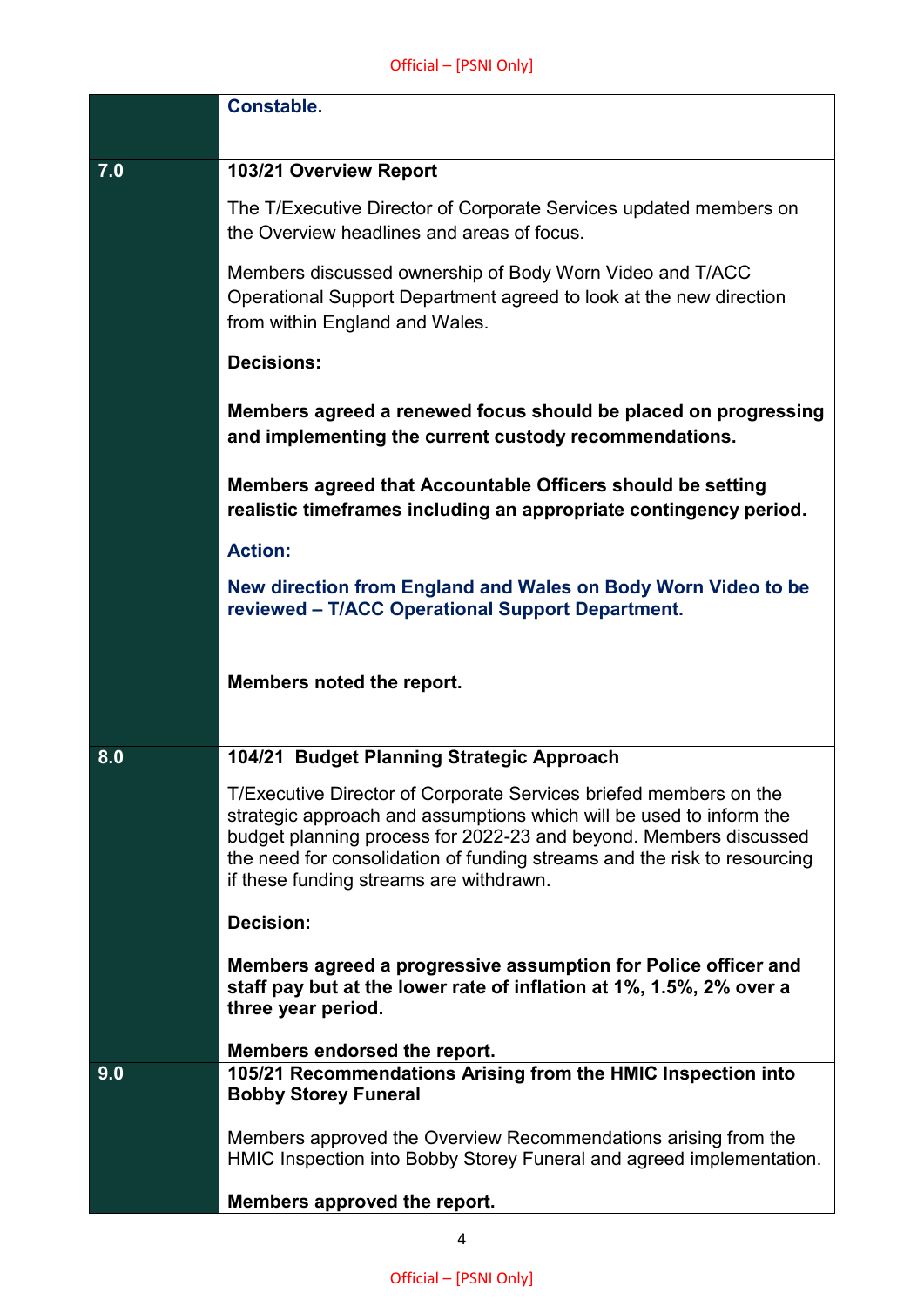| 10.0 | 106/21 Crime Recording Process Review 2021                                                                                                                                                                                                                                                |
|------|-------------------------------------------------------------------------------------------------------------------------------------------------------------------------------------------------------------------------------------------------------------------------------------------|
|      | The Chief Constable advised that he had given a number of<br>observations to the DCC about the paper which would be taken on<br>board. After discussion the paper was supported as the direction of<br>travel subject to final amendments in line with the Chief Constable's<br>feedback. |
|      | Members noted the report.                                                                                                                                                                                                                                                                 |
| 11.0 | 107/21 Operation Skies De-Escalation Plan                                                                                                                                                                                                                                                 |
|      | T/ACC Community Safety Department updated members on the<br>recommendations for Strategic Project Lead.                                                                                                                                                                                   |
|      | Decision: Members agreed on recommendation 2 - ACC<br>Community Safety Department to be project lead for the remaining<br>duration of project.                                                                                                                                            |
|      | T/ACC Community Safety Department briefed members on the<br>highlights from the Risk Management Report. Members discussed the<br>risks and agreed that the Residual Rating should be reduced from 16 to<br>9.                                                                             |
|      | <b>Action:</b>                                                                                                                                                                                                                                                                            |
|      | <b>Residual Rating for EU Exit to be updated on Corporate Risk</b><br>Register from 16 to 9 - T/ACC Community Safety Department.                                                                                                                                                          |
|      | T/ACC Community Safety Department briefed members on the<br>highlights from the Project De-escalation Report.                                                                                                                                                                             |
|      | <b>Decision:</b>                                                                                                                                                                                                                                                                          |
|      | Members agreed on option two to maintain the de-escalation<br>process.                                                                                                                                                                                                                    |
|      |                                                                                                                                                                                                                                                                                           |
| 12.0 | 108/21 Crime Prevention Strategy Action Plan                                                                                                                                                                                                                                              |
|      | Members agreed the action plan to support the delivery of the Crime<br><b>Prevention Strategy (Prevention First)</b>                                                                                                                                                                      |
|      | Members agreed the paper.                                                                                                                                                                                                                                                                 |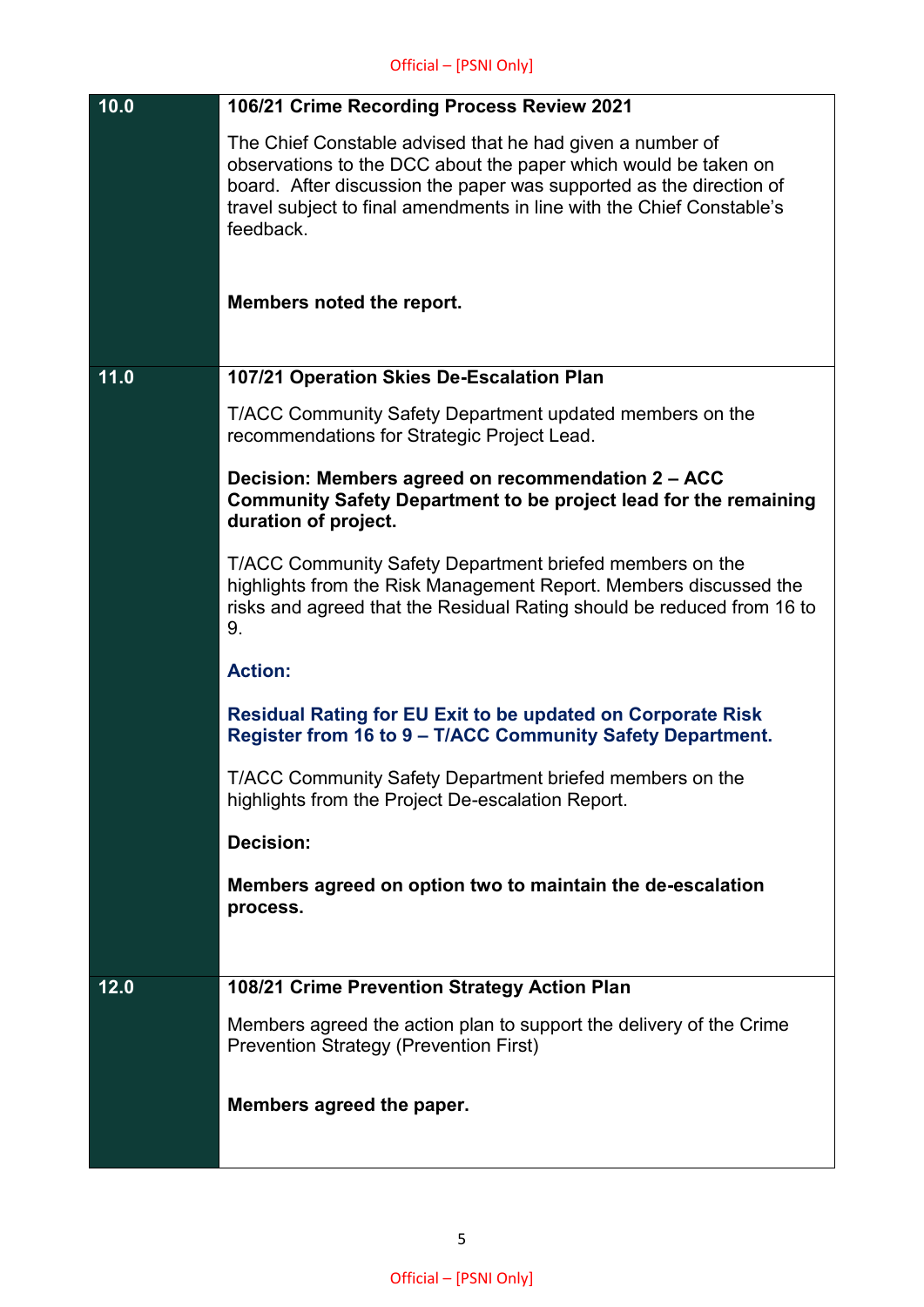| 13.0 | 109/21 Journalist Safety Update                                                                                                                                                                                                                                                                                                                                                                         |
|------|---------------------------------------------------------------------------------------------------------------------------------------------------------------------------------------------------------------------------------------------------------------------------------------------------------------------------------------------------------------------------------------------------------|
|      | Director of Corporate Communications updated members of the<br>progress made to date on Journalist Safety. The Chief Constable<br>thanked the team for the progress on this issue.                                                                                                                                                                                                                      |
|      | Members noted the strategy and action plan.                                                                                                                                                                                                                                                                                                                                                             |
|      |                                                                                                                                                                                                                                                                                                                                                                                                         |
| 14.0 | 110/21 Self-Effectiveness Review 21/22 Strategic Management<br><b>Board</b>                                                                                                                                                                                                                                                                                                                             |
|      | Members noted the recommendations within the paper and agreed they<br>would be progressed over the next 12 months.                                                                                                                                                                                                                                                                                      |
|      | Members noted the review.                                                                                                                                                                                                                                                                                                                                                                               |
|      |                                                                                                                                                                                                                                                                                                                                                                                                         |
| 15.0 | 111/21 Any Other Business                                                                                                                                                                                                                                                                                                                                                                               |
|      | Members discussed the definition of a 'journalist' in relation to agenda<br>item 13.                                                                                                                                                                                                                                                                                                                    |
|      | In relation to agenda point 14, members discussed how consultations<br>could be captured within any SMB paper to ensure meaningful wide<br>ranging consultation within the decision making process. Members<br>discussed how papers would have been considered by delivery groups<br>prior to discussion at SMB. The COO undertook how to take this<br>forward within her overall review of Governance. |
|      | <b>Action:</b>                                                                                                                                                                                                                                                                                                                                                                                          |
|      | Consider how consultation can be more wide ranging and<br>meaningful as part of Governance decision making processes -<br><b>Chief Operating Officer</b>                                                                                                                                                                                                                                                |
|      | Members discussed the next iteration of PULSE, the service level to be<br>provided to Commanders and Branch Heads by central performance<br>management and the challenges of the 'cloud' within police service<br>systems.                                                                                                                                                                              |
|      | <b>Action:</b>                                                                                                                                                                                                                                                                                                                                                                                          |
|      | <b>Issues to be considered - T/ACC Community Safety Department.</b>                                                                                                                                                                                                                                                                                                                                     |
|      |                                                                                                                                                                                                                                                                                                                                                                                                         |
|      | Members discussed the need to ensure the service policy review<br>process is fit for purpose.                                                                                                                                                                                                                                                                                                           |
|      | <b>Action:</b>                                                                                                                                                                                                                                                                                                                                                                                          |
|      | Review to be undertaken and update provided to SMB by October<br>2021 - T/ACC Operational Support Department.                                                                                                                                                                                                                                                                                           |